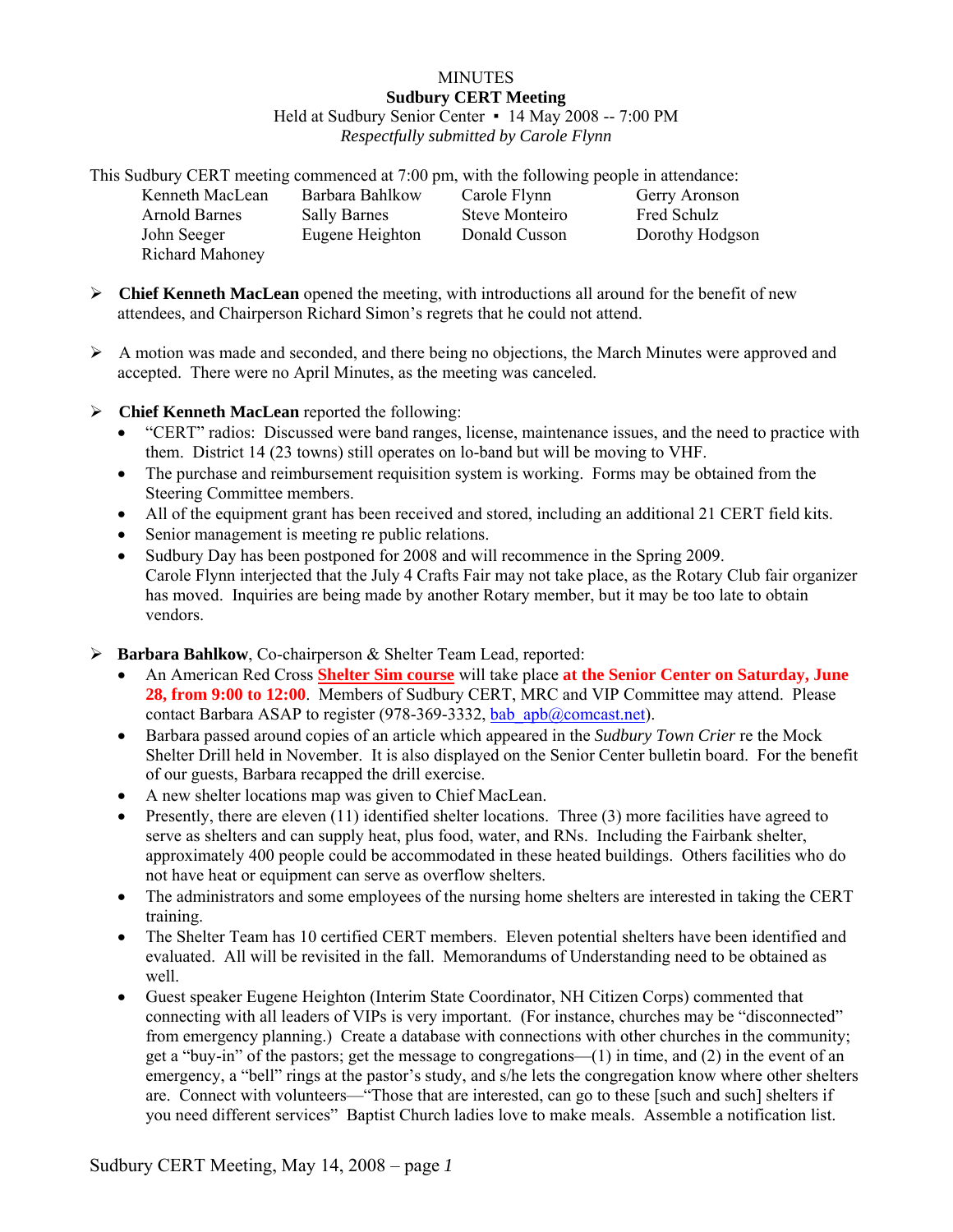- Gene also showed us an Emergency Meeting Places wallet card that can be distributed to congregations.
- Chief MacLean advised sure MOUs especially at fee-based facilities.
- The Shelter Chart needs a little fine-tuned yet.
- The new Expense Requisition form was passed around, as was an interim Sudbury Shelter Intake Form.
- We have purchased 277 MREs. Chief MacLean recommended moving any canned food upstairs to the kitchen storage area or donate to the Food Pantry (if expiration date is nearing). Sudbury Farms delivered 31 gallons of water and took it to storage also. Richard Mahoney (Marlborough EMA) commented that some types of large water bottles are not reliable and may leak before the expiration date. They stick with the "pint" bottles, as they are easier to manage by most people—he and Gene both recommended the shrink-wrapped 24-unit cases of pints.
- Dennis Mannone is seeing if he can locate some storage space for CERT in the Park & Req. area of the building.
- Barbara's third requisition was for 15 shelter blankets (same as ARC uses) at \$3.99.
- Gene Heighton commented that the Manchester, NH, chapter of ARC obtained Polartec fleece, sent it to the women's prison, where it was cut and bound, to make 3,000 blankets. He will obtain the contact info for Liz Michaud who was headed this project.
- Chief MacLean is also looking into a source for blankets (Dept. of Conservation & Recreation, the state agency that operates the Federal Excess Property Program).
- Guest Donald Cusson, Marlborough's Emergency Management Agency Director, suggested a state surplus contact—will forward info.
- Barbara summarized our shelter equipment inventory, that contains five bariatric cots, which are also at a higher elevation.
- Gene Heighton commented about raised-head cots, with IV pole attachments.
- Dick Mahoney commented on the problem of getting evacuees out of the shelters again, and continued, giving examples of events at Marlborough shelters.
- Gene Heighton told an anecdote re a CD on a Houston, TX, Harris County, shelter experience involving 60,000 evacuees, where the shelter personnel had only 16 hours preparation time before evacuees began arriving. This illustrated the need to have a master list of volunteers through "heads of villages" (local organizations).
- Dick Mahoney shared that in Marlborough they use ARC shelter forms, as Marlborough only opens the shelter, and doesn't run it. Cooking staffs at the school/s are notified.
- Don Cusson related that even in their shelters they use the ARC intake forms because they are multlayer format and funnel into other areas to generate further reports, all the way up through Washington, DC. These further reports are to see, for instance, where funds are needed, etc. One problem with the ARC shelter forms is that they don't spell out what medications one is actually taking that have to be taken every day—the EMT would have to get and bring to the shelter. Marlborough writes this information on the back of the form currently.
- Barbara asked how they handle the issue of animals and sheltering. Marlborough has an agreement with a veterinarian to take them in; they are not taken into a shelter, unless only into a hall area. The Pets Act demands that you provide shelter for animals. ARC now making some way to not turn away animals. Gene said to identify active animal disaster rescue services (we have SMART). Service animals must be accepted.
- Chief MacLean interjected that Wayland did a census of animals once, and besides cats & dogs, it included such animals as a kangaroo, boas. Many people have allergies to animals, and there is no good system in place.
- Gene Heighton said that NH has many animal organizations and they have made great contact with them. The woman running DART made it clear that members must be CERT certified in order to be part of the DART team.
- ¾ **Carole Flynn,** Community Outreach and Education & Training**,** reported:
	- **The CERT Training Course was completed.** Congratulations to new certified members Arnold and Sally Barnes, Lucille Dixon, Marilyn Ellsworth, and Fred Schulz. And as soon as they complete the final exercise, the following will also be certified: Judy Farrell, Donna Appel and John Stevens. A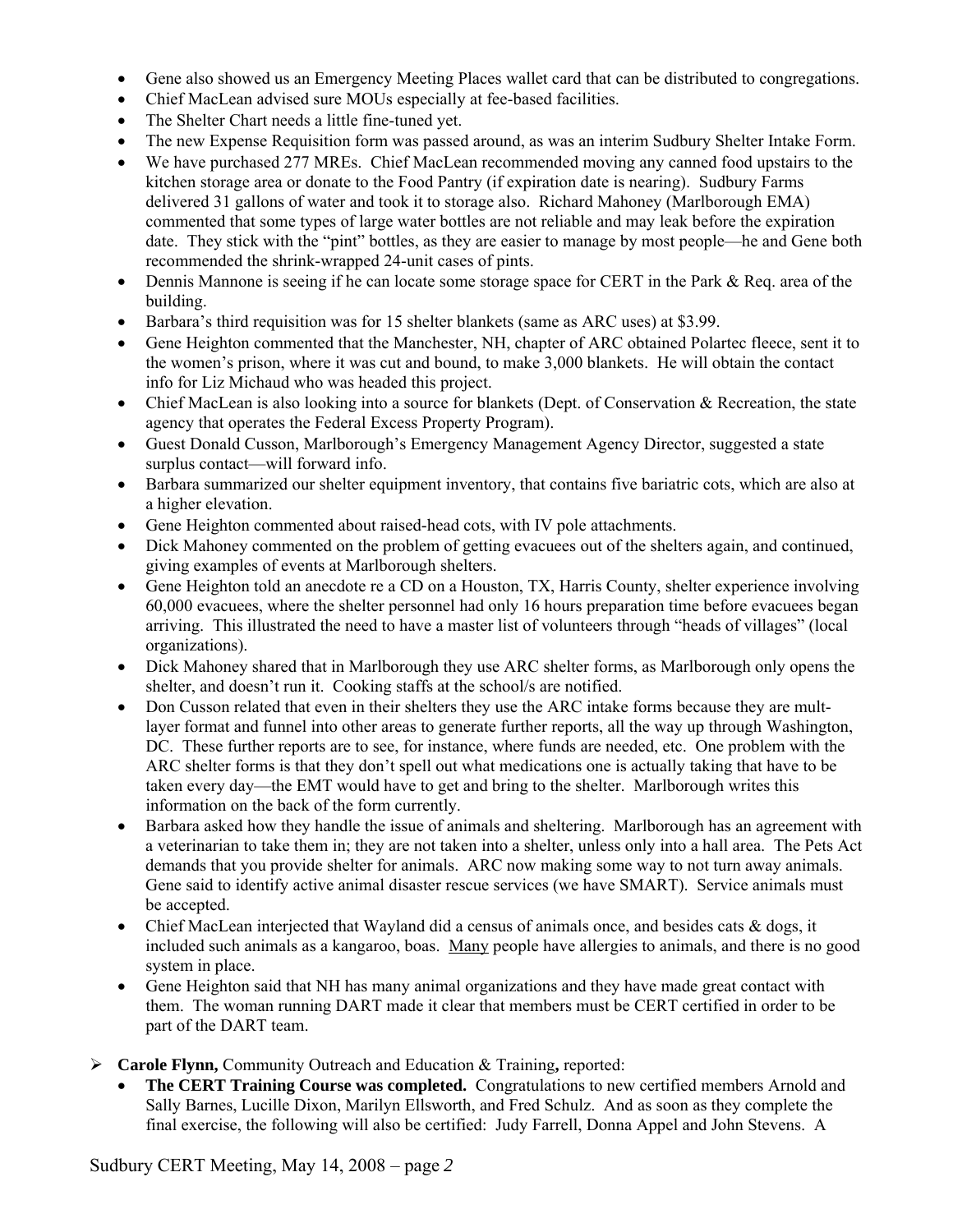news article has been prepared that describes events. Two marvelous instructors made the course interesting and fun: Lynne Shaw, RN, and Boylston Fire Chief Joseph Flanagan. The final exercise was a Search & Rescue operation after a 6.6 magnitude earthquake scenario. Marlborough's Don Cusson and Frank McInnis played victim roles and also lent us the use of some wooden dummy victims they use in training exercises. Don was also instrumental in our CERT class actually happening, as MEMA required at least two students from outside Sudbury, and Marlborough sent three.

- A sign-up sheet was passed around for shift volunteers at the **July 4 Crafts Fair CERT booth**, if the fair takes place.
- **Carole will be cutting back** on her CERT involvement, to take care of some personal things, so there is a need for help in both Outreach and Education/Training. For more information about any of these areas, please contact her or Richard:

Increasing membership; arranging Lunch & Learn Sessions; educating Sudbury residents on the importance of being prepared—and about CERT; writing articles on CERT events for the media; preparing quarterly Newsletter; help with ongoing education and training for our CERT membership; contacting and maintaining relations with emergency agencies in other towns—and exchanging information with them and being involved or cooperating in training events; and maintaining lists for CERT use and that would benefit Chief MacLean in the event of a call-out. This is a big job for one person, but split among several people, none should find it too daunting. You can choose your job. Please give it some serious thought.

- ¾ **Guest speaker, Gene Heighton** (Interim State Coordinator, NH Citizen Corps) said they have made contact with lots of groups who understand and appreciate the issues. One is the CAP, who does digital photography (of floods, etc.) that can be distributed electronically. Radio groups there are very active during emergencies. DART (Disaster Animal Rescue Team) is another group. CERT teams work cooperatively, learn various skills. Other towns are participating. NH has a lot of CERT leaders, who get a lot of activity, get them to share (emergency brochures—a sample was left from Strafford County). Cooperation is a keyword. The Manchester and Nashua MRC are merging. Their first mailing will be to 5,000 doctors and nurses. The two public health departments talk and are eager ("We can help!). It's a very good way of recruiting medical specialties.
	- PODs were discussed (Point of Distribution/Dispensing), which we call EDS (Emergency Dispensing Site). NH CERT already has 350 volunteers to call upon for this activity.
	- ICS Card: Gene passed around his wallet card that simplifies the ICS arrangement.
	- It's important to reach leaders in communities with large foreign-language populations. Try through churches, etc. If these leaders become CERT/MRC members, they can also act as interpreters at shelters and EDS.
	- Gene mentioned that up to 70% of people don't go to a shelter because their pets cannot enter.
	- Don Cusson said they operate an EDS for regular flu shots. They have a staging area, to be sure the person was called. Senior citizens were kept in a short loop at the site. Volunteers use buses and were minute compared to number needed if they had to open all four areas.
	- Dick Mahoney and Dorothy Hudgson commented that the MRC provided more appetizing food. They were asked how food was funded. Per Don, the EMA Director has a small budget (\$12,000) which mostly pays for communications, batteries; Marlborough applies for MEMA grants; and department heads contribute. The first call in an emergency would be to dept. heads (school system) asking if can use, which one to use—they make second calls to cafeteria people, etc.
	- Gene said a closed POD is bigger in a corporation, of 500+ employees (such as our Raytheon) and proposed we do a POD within Raytheon for CERT team with a company flu vaccine as "carrot."
- ¾ **Guest Donald Cusson, Marlborough's Emergency Management Agency Director, and retired**  firefighter, spoke to the group. Volunteers in EMA open shelter or Emergency Operations Center for a larger incident. Volunteers do all the communications. Department heads make final decisions. LEPC chair has a good rapport with companies and industries in the city—with multiple meetings, drills with industries, etc. It has worked out tremendously. They use Rohm & Haas response team, with MOUs.
	- Marlborough's firefighters are all full timers.